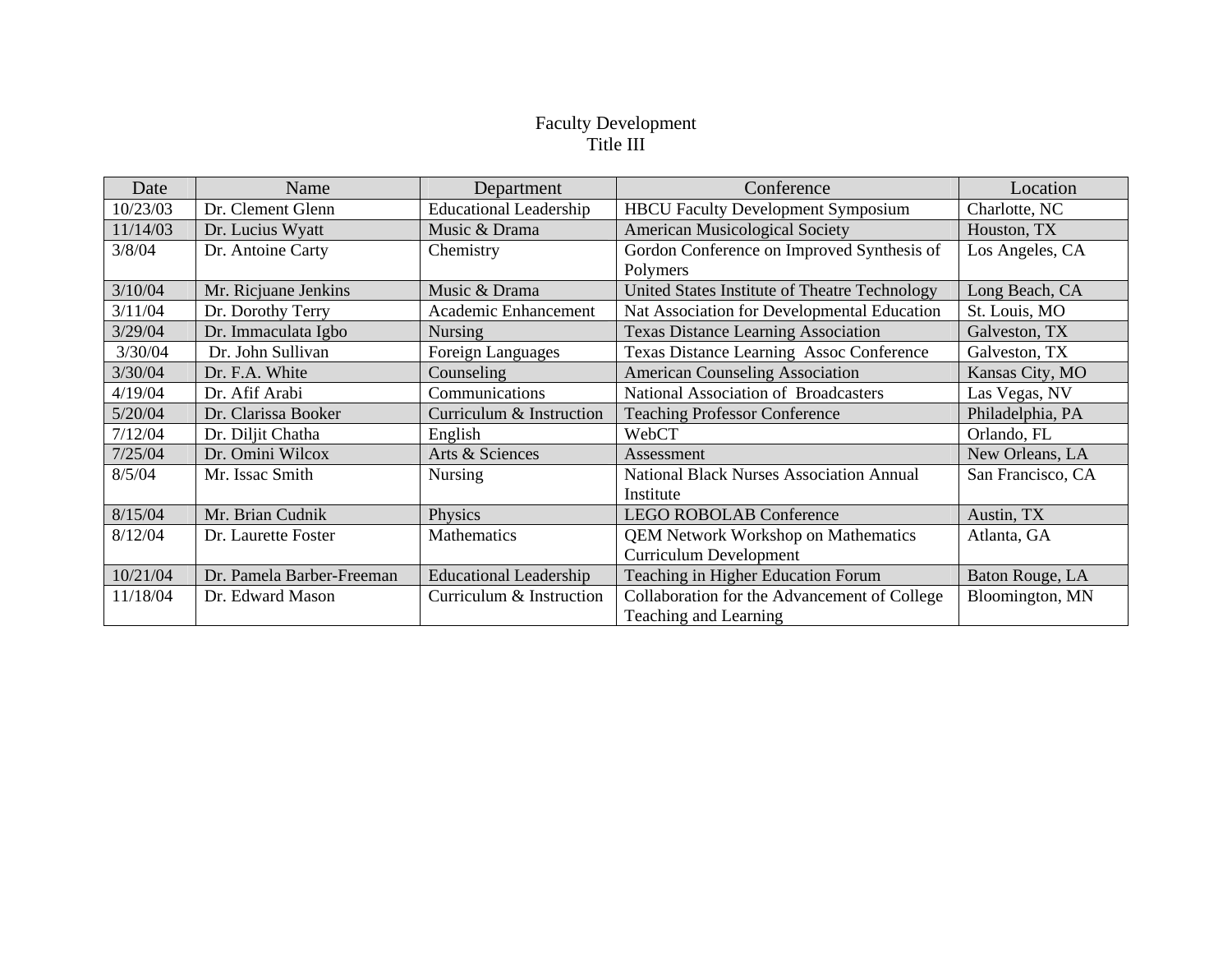## Faculty Development Title III

| Date     | Name                     | Department                    | Conference                                      | Location            |
|----------|--------------------------|-------------------------------|-------------------------------------------------|---------------------|
| 8/12/05  | Dr. Mary Hawkins         | Curriculum & Instruction      | National Association of Mathematicians          | Albuquerque, NM     |
| 9/15/05  | Dr. Darlington Ndubuike  | Curriculum & Instruction      | <b>CREATE's Research Conference on Teacher</b>  | San Antonio, TX     |
|          |                          |                               | Education                                       |                     |
| 10/5/05  | Mr. Ayodeji Daramola     | <b>Academic Enhancement</b>   | College Academic Support Program                | College Station, TX |
|          |                          |                               | Conference                                      |                     |
| 10/7/05  | Dr. Harriette Howard Lee | <b>Biology</b>                | <b>Association of Environmental Health</b>      | Portland, OR        |
|          | <b>Block</b>             |                               | Academic Programs Conference                    |                     |
| 10/10/05 | Dr. Sarhan Musa          | Engineering                   | 2005 AGI Users' Conference                      | Washington, D.C     |
| 10/20/05 | <b>Bakama Nume</b>       | Geography                     | <b>International Studies Conference</b>         | St. Louis, MO       |
| 10/21/05 | Dr. Donald Collins       | <b>Educational Leadership</b> | Southern Association for Institutional Research | Charleston, SC      |
|          |                          |                               | Conference                                      |                     |
| 11/1/05  | Dr. Danny Kelley         | Arts & Sciences               | Council of Colleges of Arts and Sciences        | Vancouver, Canada   |
| 11/2/05  | Dr. Lee Coleman          | Counseling                    | <b>Texas Counseling Association Annual Conf</b> | El Paso, TX         |
| 11/15/05 | Dr. Veda Brown           | Psychology                    | National Alliance of Black School Educators     | Detroit, MI         |
| 11/17/05 | Dr. Wanda Johnson        | Counseling                    | Collaboration for the Advancement of            | Bloomington, MN     |
|          |                          |                               | Teaching and Learning                           |                     |
| 12/2/05  | Dr. Robert Marshall      | <b>Educational Leadership</b> | <b>SACS</b>                                     | Atlanta Georgia     |
| 12/05/05 | Dr. Michael McFrazier    | <b>Academic Affairs</b>       | <b>SACS</b>                                     | Atlanta, GA         |
| 5/19/06  | Dr. Aliakbar Haghighi    | Mathematics                   | <b>International Conference on Management</b>   | Richardson, TX      |
|          |                          |                               | <b>Sciences</b>                                 |                     |
| 6/5/06   | Dr. Taugamba Kadhi       | <b>Mathematics</b>            | 2006 HBCU Summer Symposium                      | Jackson, MS         |
| 6/6/06   | Dr. Rick Baldwin         | Architecture                  | HBCU 2006 Summer Symposium                      | Jackson, MS         |
| 6/7/08   | Dr. Anil Kumar           | Physics                       | Physics Department Chairs Conference            | Washington, D.C.    |
| 7/17/06  | Dr. Clarence Talley      | Art                           | 2006 National Alliance of Artists               | Stone Mountain, GA  |
| 7/24/06  | Ms. A. Jan Taylor        | Music                         | <b>Texas Choral Directors Association</b>       | San Antonio, TX     |
|          |                          |                               |                                                 |                     |
| 7/30/06  | Dr. Charles Bailey       | <b>Justice Studies</b>        | Institute on Quality Enhancement and            | Orlando, FL         |
|          |                          |                               | Accreditation                                   |                     |